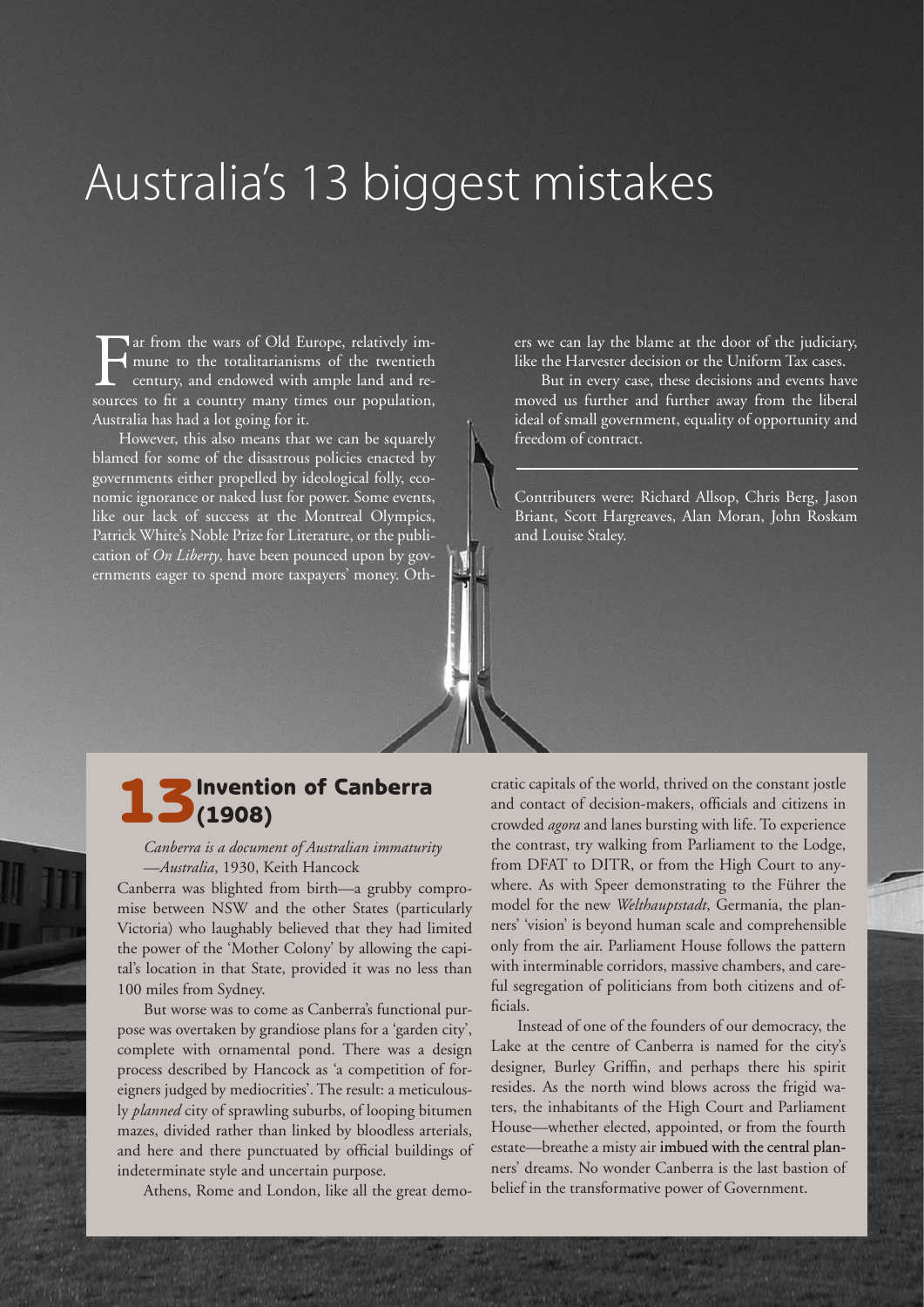

The damage to the Australian psyche was irreparable.

### Patrick White Wins the Nobel Prize (1972)

'I am amazed at the way Australians have reacted, in a way they usually behave only for swimmers and athletes', said Patrick White. But he should not have been: it was 1972, it was Time, and the cultural cringe had been stood on its head. With the Nobel Prize for Literature on the national mantelpiece, our emerging cultural elites announced that no longer should we judge our creative products as inferior to those of our parent nations; from now on they were *better*. And just look at all those films. Now if only we could get our hands on some Government money... And so, in 1973, the Australia Council was duly formed, and Les Patterson moved into Arts Administration.

White's status did help justify the creation of University courses in Australian Literature, and many students did read at least the first half of *The Tree of Man*. White's *Voss* meanwhile established for aspiring intellectuals that the Australian interior was henceforth a blank screen for the projection of their own obsessions.

The AusLit racket was formed and soon established the self-reinforcing pattern of grants, favourable reviews and appointments which ensures political correctness is more important than ability. Three decades on, the heirs of this movement in our publishing houses would reject, unrecognised and unloved, a chapter of one of White's novels submitted as an unsolicited manuscript by a literary prankster.

The Nobel Prize commendation said that White 'for the first time, has given the continent of Australia an authentic voice that carries across the world'. Duly anointed, the author was able to establish the now-crowded space in which authors act as the self-appointed conscience of the nation.

Meanwhile, the insult implicit in the commendation—the notion that without White we are a literary *terra nullius*—was politely ignored. For the agents of the new culture, there was too much to be gained.

### 11 Federal money for<br>
Science blocks at non-government schools (1963)

In 1963, Prime Minister Robert Menzies announced that he would introduce Federal funding to non-government schools to build science blocks if he won the election. This was the beginning of Federal aid for private schools and the beginning of the end for the possibility of a student-centred system for funding schooling in Australia.

School funding today is a complex combination of tied and untied, capital and operating, special purpose, Federal, State and parent contributions. As a result, every election campaign includes vociferous attacks by the union movement, the Greens, and parts of the Labor Party on the amount of money the federal government gives to non-government schools and similar, if more discreet, appeals from the Catholic Church and independent schools for a continuation of funding.

This mishmash of funding and the attendant brouhaha is inefficient, inequitable and leads to poorer educational outcomes. Under the current system, schools expend substantial resources applying for the various types of funding and the bureaucracy to administrate all the grants is a further drain of funds actually getting to students. There are major inequities in the present system, from the capacity of rich parents to pay nothing for their children's education by sending them to government schools, to the lack of resources and inexperienced teachers in poor government schools caused by insufficient funding and union rules stopping the schools paying more for better teachers.

It is impossible even to trial an approach that gives parents real financial choice about which school to send their child to when all the funding is allocated to schools, not parents, and the governments cannot agree. School funding should be the preserve of the States.

School funding should be the<br>School funding should be the School funding should be the<br>preserve of the States. School<br>preserve of the States preser School funuing states. June<br>preserve of the states. Jundir<br>funding should be the preser preserve of the the preserve of tunding should be the preserve of unding show.<br>of the States. School I under States.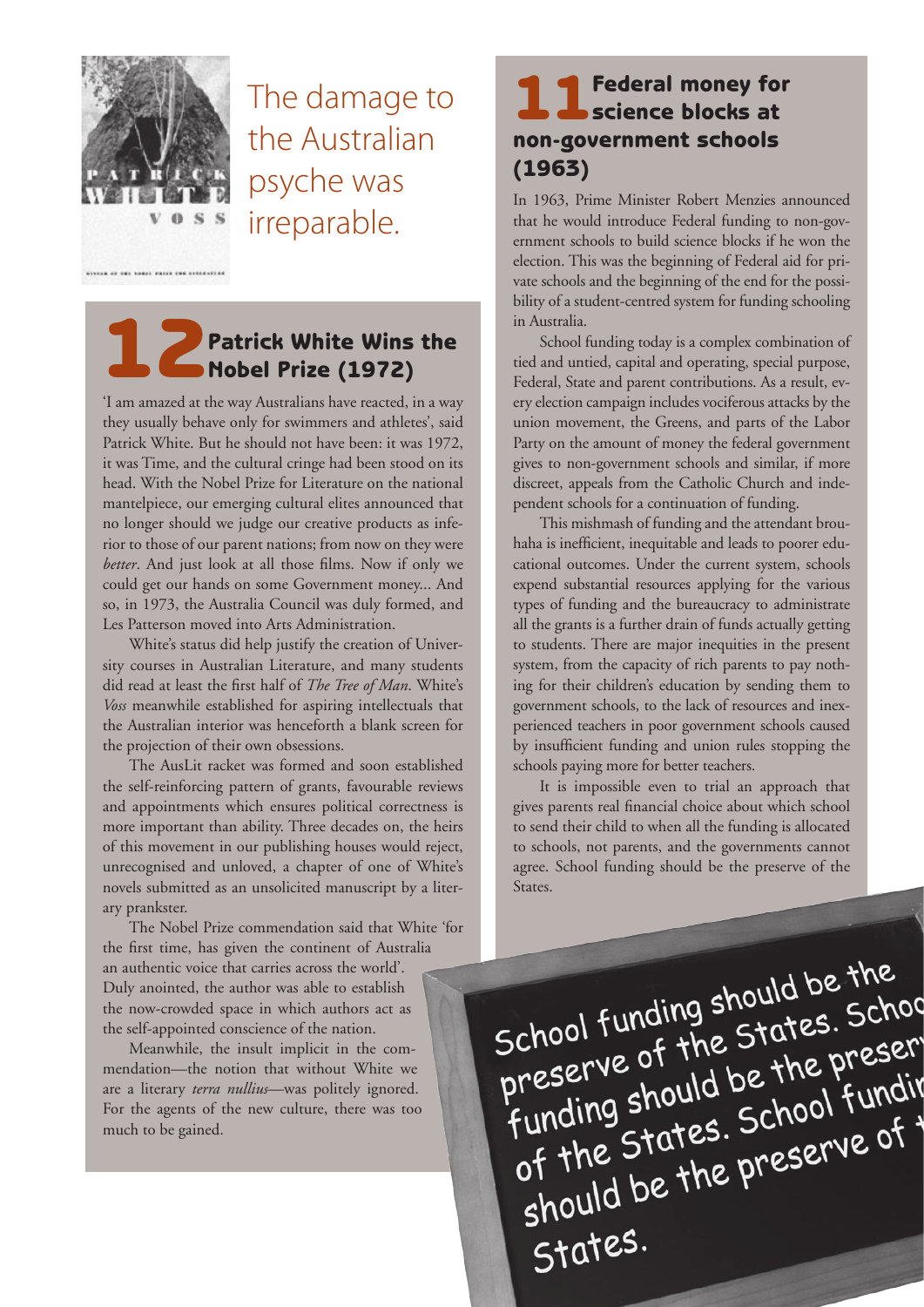#### **1. O** The Release of Cane Toads (1935)

Even though rabbits and foxes have done more damage to the Australian environment than cane toads, rabbits and foxes were introduced in the nineteenth century by private individuals who fancied hunting. By contrast, the introduction of cane toads was a *policy* disaster because they were released as part of an official government programme. Foxes came to Australia in 1855, and rabbits four years later when Thomas Austin famously released 24 rabbits in western Victoria. Cane toads were a later innovation.

A native to central and south America, cane toads were used in Caribbean sugar plantations to control sugar cane pests. Following publicity about the success of cane toads against the white-grub in sugar plantations in Puerto Rico, in 1935, William Mungomery, the head of the Bureau of Sugar Experiment Stations in Queensland travelled to Hawaii, and returned with 102 toads. They were released in northern Queensland around Cairns. Today it is estimated that there are over 100 million cane toads stretching across nearly all of Queensland, down to Port Macquarie, and east into the Northern Territory. In Australia, cane toads were largely ineffective against the pests they were designed to eradicate.

Cane toads have poisonous glands and are toxic both as tadpoles and adults. They're blamed for the declining populations of domestic quolls, goannas, and snakes. In Australian conditions, cane toads can breed and live in a density 100 times higher than in their native conditions.

In a sort of a reverse Stockholm Syndrome, cane toads have entered Australian popular folklore as ironic heroes. There was outrage when Federal MP Dave Tollner (from the Northern Territory) publicly embraced the killing

of toads with a variety of blunt instruments, including golf clubs and cricket bats. A cane toad is notoriously difficult to eliminate by such methods, and not even backing a ute over one will guarantee its demise. Instead, the RSPCA recommends euthanasing it in the freezer.

JOHN STUART MILL

AN ESSAY ON LIBERTY

## 9Publication of John Stuart Mill's *On Liberty* (1859)

Published in 1859, *On Liberty* is one of the foundation documents of modern liberalism. Its arguments for freedom of religion and freedom of speech were radical and enormously powerful. *On Liberty* was compulsory reading for colonial politicians in Australia—and there was a tendency to think that if Mill said it, then 'it must be true'.

As the influence of Mill's political ideas grew during the nineteenth century, more attention came to be given to his economic theories. The problem was that while in the political sphere Mill encouraged small government, when it came to economics, he embraced state intervention and industry protection. He gave credence to the claim that tariffs could be used to encourage 'infant' industries—failing to realise that every industry starts as an 'infant' industry. He wanted Big Brother out of the bedroom, but he was quite happy to have Big Government on the factory floor.

The practical consequences for Australia of this intellectual contradiction were significant. The intellectual rationale for protection was combined with demographic practicality. The colony of Victoria, wishing to retain the tens of thousands of able-bodied men who had come looking for gold, adopted industry protection of manufacturing as a policy of job creation.

David Syme, the proprietor of *The Age*, was an enthusiastic supporter of Mill and through his newspaper he provided a ready platform for protectionist publicity. In the 1870s and 1880s, through the editorial pages of *The Age*, Syme had the ability to make or break Victorian Governments and those that he deemed not sufficiently protectionist were quickly dispensed with. Alfred Deakin became a protégé of Syme's, and an avid protectionist.

At federation in 1901, the two largest colonies were split on tariffs—Victoria was protectionist, and New South Wales was freetrade. Within a decade the Victorian position had won and tariffs became settled national policy.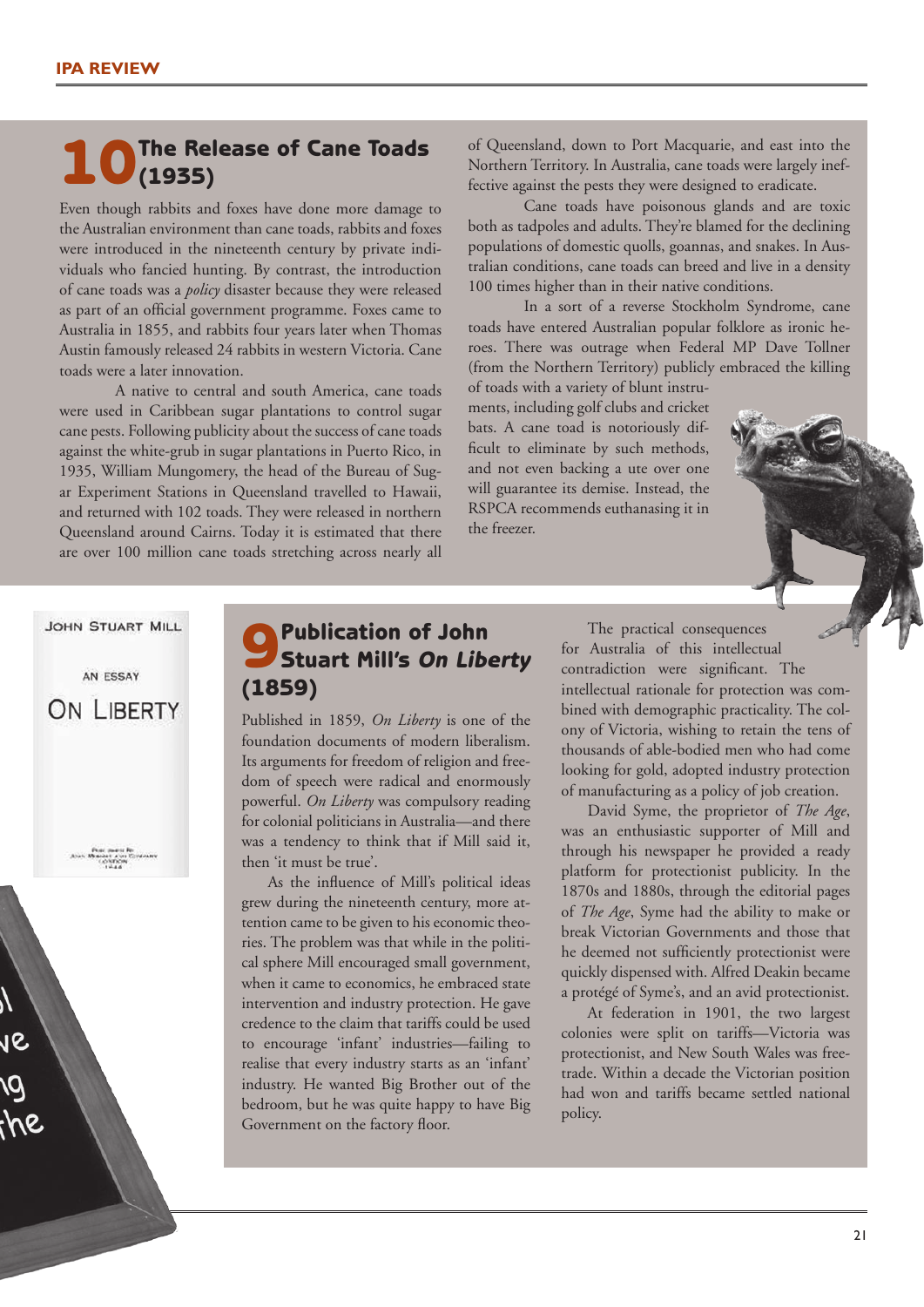#### **8 The Labor Party Split**  $O(1955)$

'The Split' kept the Liberals in power and kept Labor out of power during the 1950s and 1960s. Depending on one's political sympathies, this was either a good thing or a bad thing. The electoral consequences for the Federal ALP and for some of its State divisions were so enormous that, not unreasonably, they have been the focus of attention.

But the long-term effects of the Split were disastrous for both sides of politics, and for Australian politics generally. The root cause of the Split was communism. For the Left of the ALP, communism was no greater a threat than capitalism, and for some it was actually a preferable alternative. For the Right, international communism in the form of Russia, and domestic communism expressed through the Communist Party of Australia's control over key trade unions, posed a fundamental threat to the country. Doc Evatt, the Federal ALP leader at the time of the Split in 1955 appeared to have a greater sympathy for the first rather than the second interpretation of communism.

When many of the right-wing members of the ALP broke away to form first the Australian Labor Party (Non-Communist) and then the Democratic Labor Party, the Left gained an almost unchallenged ascendancy. And without the discipline that the opportunity of gaining office would have imposed, the ALP drove itself further and further to one end of the political spectrum. This shift made Labor unelectable and ensured that the Coalition was guaranteed government. And with its position assured, and without challenge from Labor, the Coalition became complacent and lazy.

The later Menzies, and then Holt were never forced to confront the need to renew their policies in the face of a viable alternative from Labor. When, therefore, Labor under Whitlam did make itself electable, the Coalition had no intellectual framework with which to respond to the ALP's high-spending, hightaxing prescriptions. The result was that during the 1970s the Coalition's policies were simply copies of the ALP's.

#### 7*Immigration Restriction Act* (1901)

The very first Act passed in the new Parliament of Australia was to give effect to a White Australia Policy. The Protectionist Government of Edmund Barton depended on support from the Labor Party for its majority, and restriction of non-white immigration was a policy they both shared. This formed the basis for Labor supporting Barton.

The *Immigration Restriction Act* excluded non-white potential immigrants (and anyone else thought undesirable) primarily by introducing a dictation test whereby immigration officers could require potential immigrants to undergo dictation in any European language. Later, the dictation test was extended to any language. Racially based immigration was effectively abolished in 1966 when the dictation test was eliminated by the Liberal government of Harold Holt, and the Act was formally repealed by the Whitlam Labor Government in 1973.

Unlike many other policies where alternatives can be modelled or comparisons made with other countries, the negative effects of the White Australia Policy are not so easy to evaluate because they are not primarily economic. Australia experienced massive immigration over the period 1901– 1966; it just happened to come from Europe rather than Asia or the Middle East. Instead, the effect of the White Australia Policy is a limiting of the Australian imagination, a common rejection or fear of the foreign and unknown which pervades many aspects of Australian life today including trade, culture, religion and the adoption of new technology. The legislation didn't create racism in Australia—that was here before and has persisted in pockets afterwards—but the White Australia Policy gave official blessing to an isolationist stance which didn't serve us well in the past and of which the lasting effects restrict our success in an increasingly globalised world.



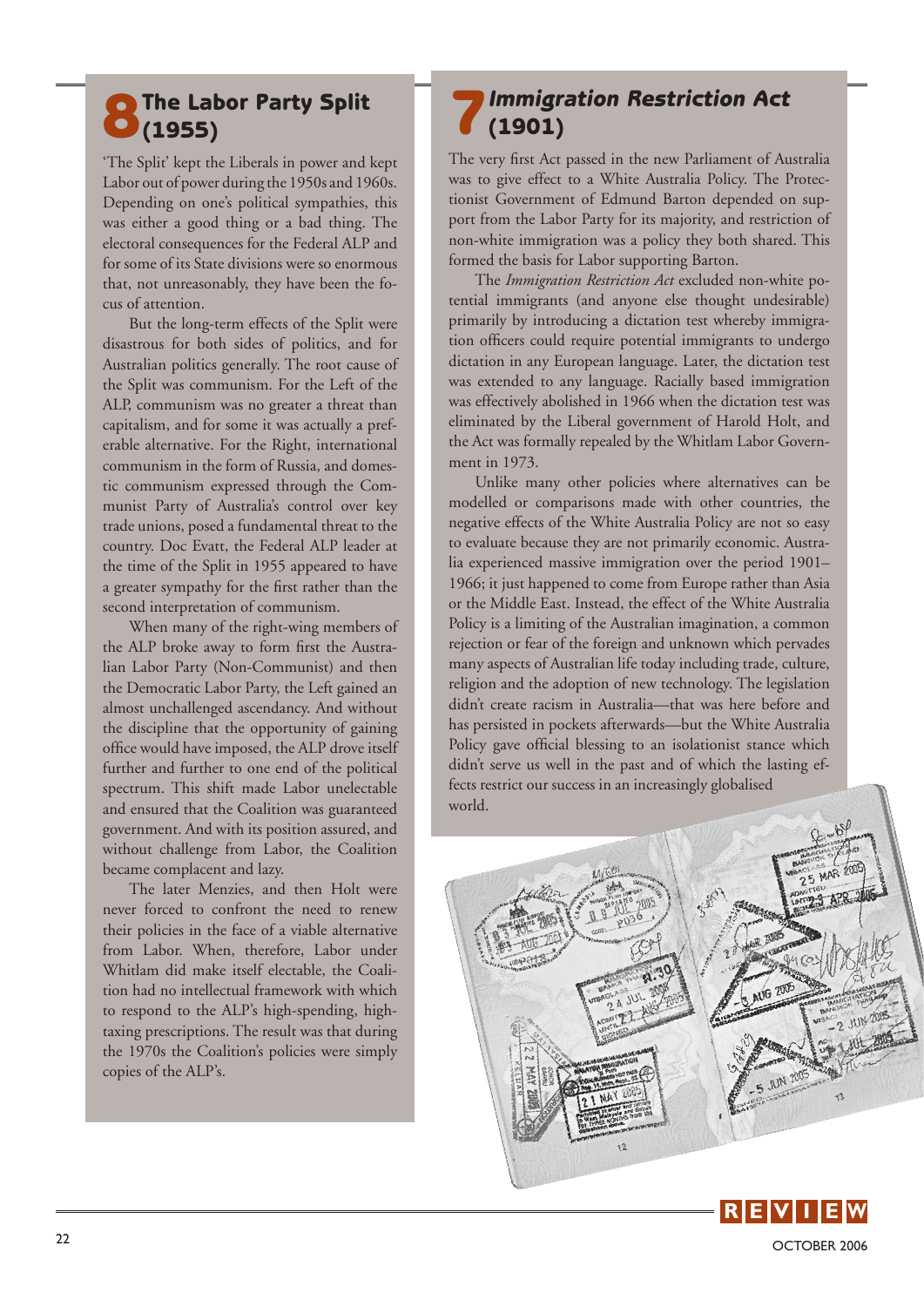

## 6WA *Town Planning and Development Act* (1928)

The Western Australian *Town Planning and Development Act* 1928 was the first such in Australia to give local government the power to control the use of private land. This had spread to all States by 1955 and increased in its regulatory intensity.

From the original mistletoe seed planted with the 1928 Western Australian Act, a mighty regulatory morass has grown, strangling the sturdy oak of private property.

There have always been restraints on the use of land—even in ancient Rome it would have been inadmissible to erect a slaughterhouse adjacent to a suburban villa. But the planning acts have taken these much further. From slow beginnings, they have shifted decision-making on land usage away from the nominal owners and towards government.

Land is designated for housing and the specific numbers of houses are predetermined, as are the various services, schools, etc.

In the case of rural properties, it is illegal throughout Australia to erect a new property by subdividing. The limits in Victoria are, for example, that no dwelling may be built unless it is on at least 40 hectares of land, or 8 hectares if it is located in a 'rural living zone'.

The upshot has been a progressive and accelerating reduction in land available for housing. This is often conducted in the name of preventing sprawl, even though barely 0.3 per cent of Australia is urbanised. Most importantly, it has brought a vast increase in prices. In real terms, since 1973, a standard housing block for a new house has increased by between two-fold in Melbourne to a staggering ten-fold in Adelaide.

From an innocuous beginning, land restrictions have brought usage restrictions and price increases that are preventing new owners from getting a foothold on the ownership ladder. For those who are on the ladder, it has proved to be an escalator rapidly increasing their apparent wealth and giving them an interest in tacitly supporting the restrictions on land availability that has brought this about.

# 5The *Uniform Tax Cases* (1942 and 1957)

There are two main villains in the story of the death of federalism in Australia.

Commonwealth politicians should bear most of the blame—but their desire to centralise political power into their own hands is entirely to be predicted.

The second villain, the High Court, is less easily excused. For the first 20 years of its existence, while there still remained some memory of what the Federation was intended to be, the Court made an effort to limit the Commonwealth's rapaciousness. Since the *Engineers Case* of 1920, however, the Commonwealth has basically been allowed a free rein to trample on the States as it pleases.

**R E E E I E E E E E E E** One of the greatest fallacies of Australian politics is the claim that the Constitution is difficult to change. What is usually forgotten is that a referendum is only *one* way of changing the Constitution. Another way the Constitution can be changed is by the decisions of the High Court, and successive Court judgements have completely subverted the balance between the Commonwealth and State governments. The 1983 *Franklin Dams* case was a clear demonstration of the willingness of the High Court to abandon federalism as a constitutional principle.

Money is, of course, the mechanism of the Commonwealth's control over the States. Two High Court cases established Canberra's financial supremacy. In 1942, in the middle of the Second World War, the Court in the *First Uniform Tax Case* decided that the Commonwealth could legitimately impose income tax at such a level as to make it unfeasible for the States to have their own income tax, and further that if the States did continue to levy income tax, then the Commonwealth could require that its own tax be paid first. Although the Commonwealth had had its own income tax since 1916, after 1942 it had a monopoly over the most important source of government revenue.

The justification for the measure given by the Labor Government was to ensure full national coordination of the war effort. Its practical effect was to neuter the States fiscally. *Technically* there was nothing to prevent the States continuing with their income taxes, but as the Chief Justice of the time, John Latham noted, for the States do to so was 'politically impossible'.

After its election in 1949, the Menzies Government promised to 'review' the situation, but it quickly found the attractions of such a tax too alluring. In 1957, in the *Second Uniform Tax Case*, the States attempted again to challenge Commonwealth powers and again they failed. The system had been in place for a decade and the High Court felt no need to force a change.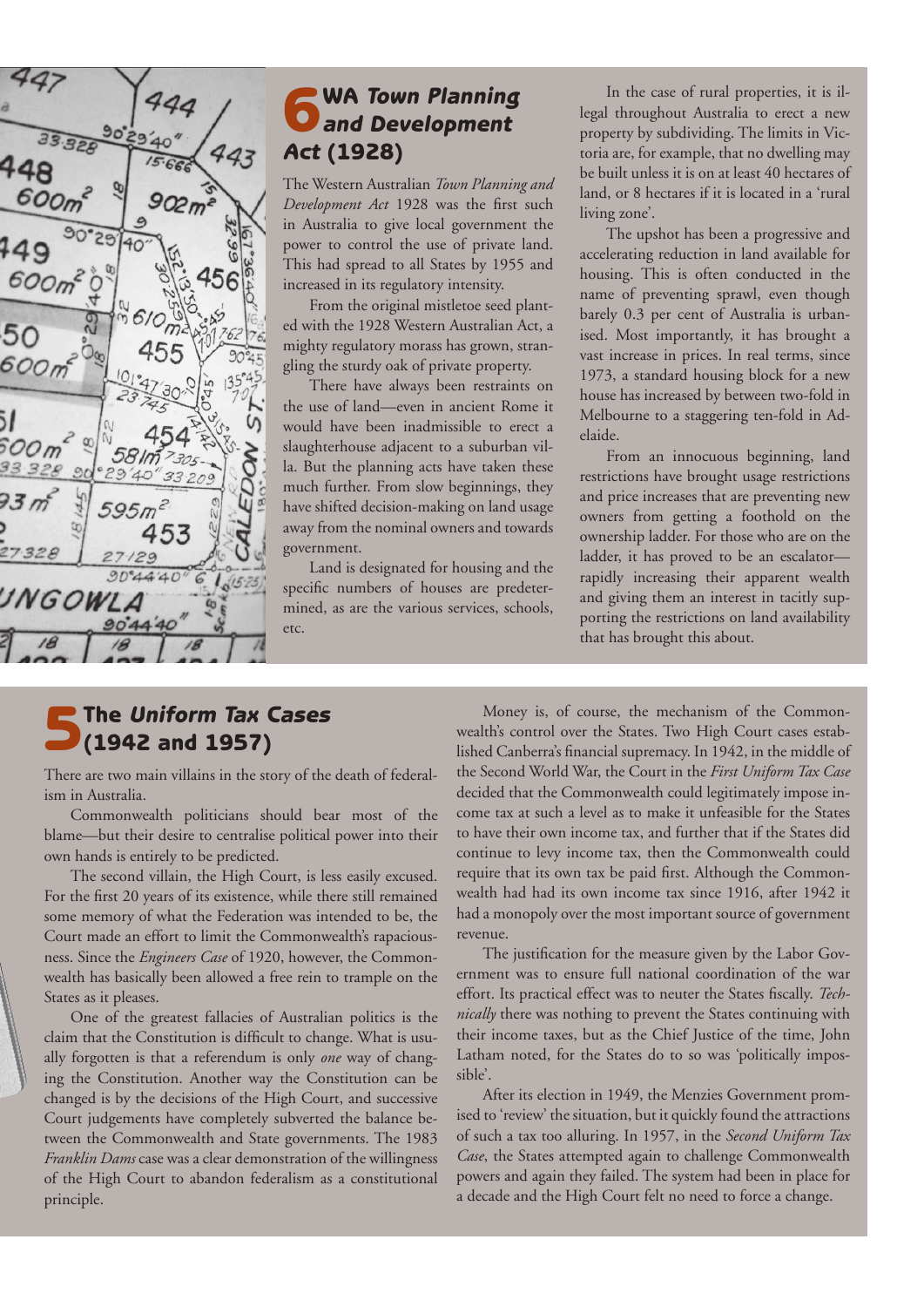#### The Montreal Olympics  $(1976)$

It is probably unfair to blame one individual, but Stephen Holland's failure to win the Gold Medal in the 1500 metres freestyle at the 1976 Montreal Olympics was the key trigger for one of Australia's greatest public policy disasters.

Not winning a single gold medal in Montreal was a disappointment. Any intelligent observer, however, knew that Australia could not compete on a level playing field with the massive government spending programmes (and as we now know, drugs programmes) of other countries, particularly those in the Eastern Bloc.

Instead of taking pride in the virtues of our free society, the Fraser Government responded to the Montreal results by trying to emulate the command economies. From the initial setting up of the Australian Institute of Sport to fund some Olympic sports, Federal Government involvement has grown into massive public funding of elite sport across the board, with State governments joining in to set up their own facilities.

Unfortunately, government commenced its involvement just before sport began to realise its own financial pulling power through sponsorship and television rights. Although some minority sports would still not be able to compete for funds in the market, we now have the ludicrous situation where elite athletes who have been subsidised by the taxpayer also get to reap the benefits of their commercial power.

The huge funding of sport has also undoubtedly increased the pressure applied to governments to fund other special interests, such as the arts.

In the 2006–07 Federal Budget, over \$250 million of funding was allocated to sport, a significant increase on previous years to 'maintain our competitiveness on the international sporting field' because other countries are now 'adopting their own elite sport systems and allocating more resources to these systems'.

Apparently, the big threat to our fourth position on the Olympic medal tally will come from the United Kingdom at the 2012 London Olympics. Fifth position, and lower taxes, sounds a better combination.



#### 3*Wireless Telegraphy Act*  $(1905)$

The *Wireless Telegraphy Act* of 1905 inaugurated the century-long comedy of errors that is Australian media and telecommunications policy. The sector of the economy that has been characterised by some of the most rapid technological innovation has, at the same time, been cursed by governments concerned more with their own power than with the demands of consumers.

Wireless technology was introduced to Australia in 1888 in laboratory experiments at the University of Sydney, predating Guglielmo Marconi's demonstration of the first wireless telegraph by nearly a decade. The use of telegraph and undersea cables for communication from the 1850s onwards meant that wireless technology didn't assume political importance until Federation, when Tasmania, isolated from the rest of the nation, began agitating for Commonwealth funding for the new technology.

Initially, Prime Minister Barton was reluctant to do anything to encourage the expansion of wireless technology, worrying that it would harm the commercial viability of existing telegraphy companies—a theme that still characterises Australian communications policy.

But by 1905, less enamoured by the cable companies, the Commonwealth decided to institute government control over the new medium and, with one stroke, the *Wireless Telegraphy Act* claimed for the government the entire electromagnetic spectrum which previously had been in the public domain. Defending the legislation, the government stated that its purpose was to ensure 'absolute' government control over the medium. In the future, all commercial and independent users of the spectrum now had to apply to the Commonwealth for permission.

As it became clear that the wireless spectrum was a highly valuable commercial commodity, successive Commonwealth governments tightened their control over it. In the 1920s, at the behest of industry lobbyists, the government legislated to ensure that radio sets were 'sealed' so that they could only receive broadcasts from one station—not surprisingly this regime collapsed within twelve months.

Communications regulation also formed the sharp end of the wedge of big government in Australia. In 1901, the Postmaster-General's Department was inaugurated with 16,000 public servants—90 per cent of the total Commonwealth administrative staff at that time.